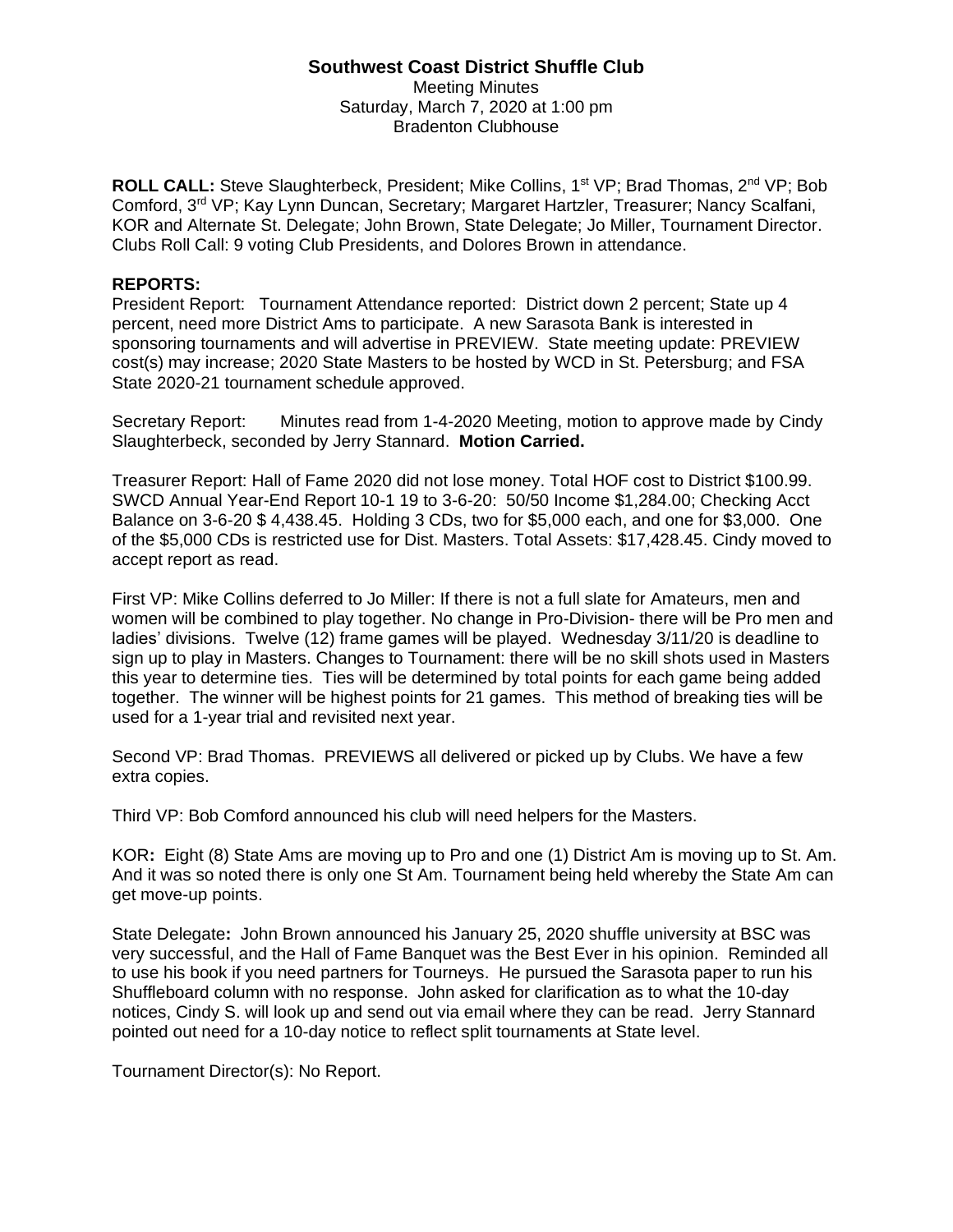## **OLD BUSINESS**

- 1. Report on Amateur Tournaments Pilot Test held on Jan. 23 and Feb. 6, 2020 Palmetto Pilot shuffled 10 frames on each color constituted a match. After Tourney, Amateur players voted for favored tournament format. Bob Comford reported votes as followed: 2 votes, keep new Pilot format as played. 3 votes return to regular format play. 9 votes wanted 12 frames x 2 equaled a match. Palmetto completed tourney by 2 pm. Margaret Hartzler made a motion to move all Amateur Tournaments to 24 frames total with 12 frames on each color to equals a match, Cindy seconded, discussed. A unanimous vote of 18 Yeas. **Motion carried.**
- 2. Wrap-up report on FSA HOF held 1/13/2020- Kay Lynn gave briefing. Nothing significant except generous compliments on the outstanding job the SWC District did on the banquet. The tablecloths were not paid for with District funds but are held in reserve if needed for future use; as are the center pieces. Contact Kay Lynn Duncan when needed for future HOF. The remainder of the dishes for future use are stored in kitchen at BSC for future use.
- 3. Follow-up: RE: did request to increase Font Size for SWCD Tournaments in PREVIEW get made? KLD Steve S. put in request and hopes it will be done.
- 4. Margaret Hartzler made a motion to cutoff Tournament Registration at 8:30 a.m. No second to this motion. Motion died.

## **NEW BUSINESS**

- 1. Vote to approve Rule Language for District HOF for Item 12 of SWCD Operating Rules (Language Attached to these minutes) Motion by Cindy S. to accept the rules as read, Nancy Scalfani seconded. There was a standing ovation for Jerry Stannard for all his work towards this effort. The rule language was read aloud and followed by significant discussion. Ron Nurnberger stated this rule language puts us in concert with other Districts and defines the SWCD President role. Concerns raised were regarding Item C. "*Past presidents serving three (3) years may be nominated for consideration into the Hall of Fame."* Cindy S. made a motion to amend this language to add "in good standing" to item C. More discussion. Cindy S. Cancelled her motion and made a new motion to table approval of this language at the November Board meeting. Seconded by Ron Nurnberger. **Passed unanimously to table vote**. A committee of Jerry Stannard, Cindy Slaughterbeck, and Ron Nurnberger assigned to rework this language and present at November Bd.mtg.
- 2. District Masters Tournament Mike Collins, Chair Discussion of the selection of players for State Amateur district master's tournament. Master Pins ordered and awarded to all divisions? Item discussed and all items of importance have been handled by Mike Collins and his committee.
- 3. Proposal to increase SWCD tournament entry fee to \$7.00 Ron Nurnberger made a motion to raise the entry fee to \$7.00 for all SWC District Tournaments With the extra \$1 going to the Host Club. Jerry Stannard 2<sup>nd</sup> motion. Discussion. Our motion to increase fee will only be authorized if the State raises their fee to \$7.00. So noted. Per Ron N. Steve S, President can present our request to the FSA at March 2020 meeting and request permission to raise our fee based on past practice. **Motion passed 17 Yeas, 1 Nay. Motion Carried.**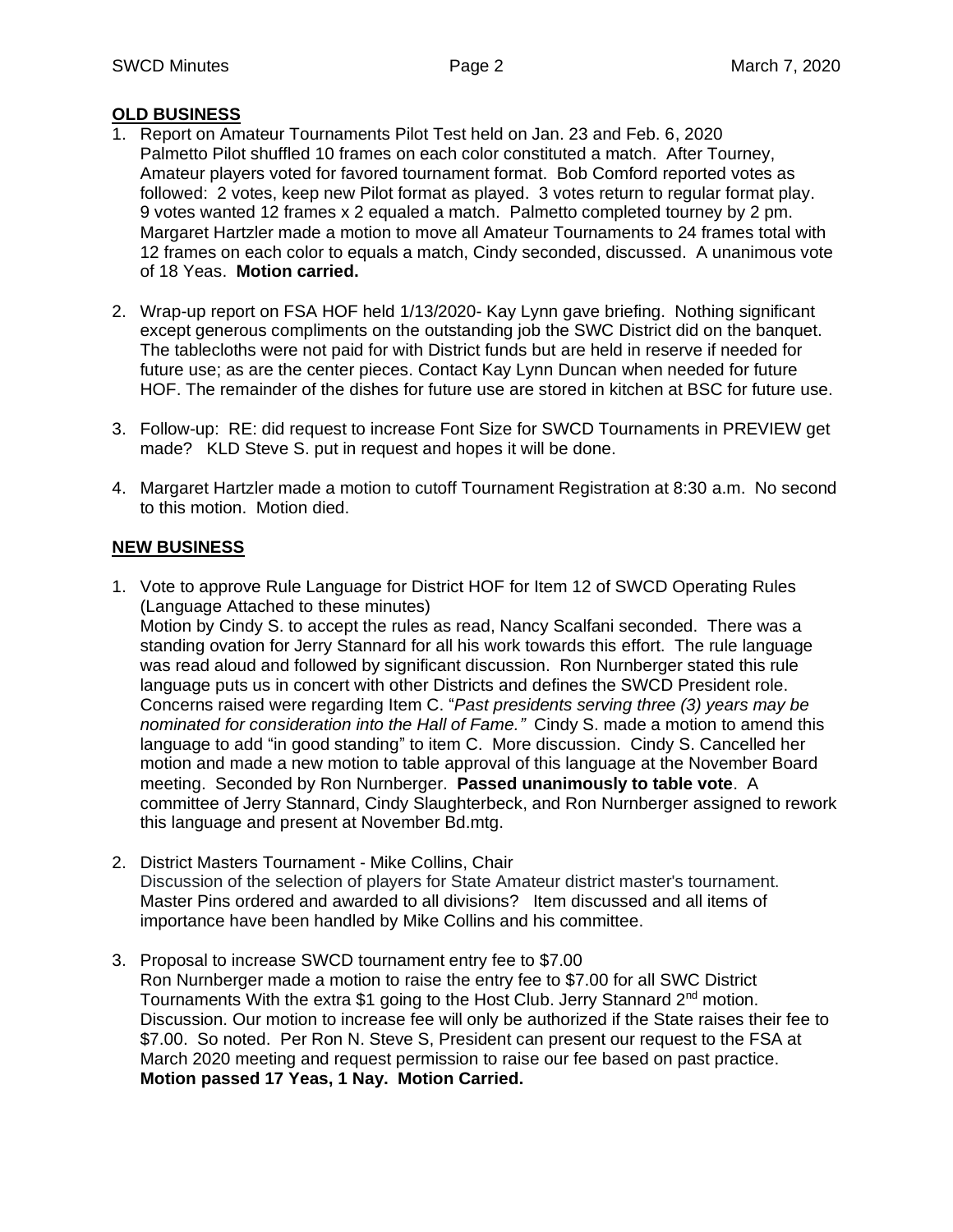- 4. 2020-21 FSA Schedule Change: Tournament at BSC on Dec. 21 2020, is CHANGED to Dec. 14, 2020. A-10 tourney will now be A-09 at BSC with P-11A on same day, Dec. 14, 2020. Ron Nurnberger announced this change.
- 5. Clarification on Awarding masterpoints for men placing in a woman's tournament and vice versa.

Nancy Scalfani confirmed Men are getting master points for their play in Ladies Tournaments. Cindy Slaughterbeck made a motion "if a men or lady plays in opposite gender tournaments, they get master points." John Brown seconded. **Motion carried.**  Add to D-1 in Operating Rules.

6. SWCD ANNUAL ELECTION OF OFFICERS FOR 2020-2021 All current Board Members agreed to retain their current Board position for the upcoming season. Nominations were taken from the floor, none were made. The 2020-2021 Slate of Officers presented as follows: Steve Slaughterbeck, President Mike Collins, 1<sup>st</sup> Vice President Brad Thomas, 2<sup>nd</sup> Vice President Bob Comford, 3rd Vice President Kay Lynn Duncan, Secretary Margaret Hartzler, Treasurer Nancy Scalfani, KOR and Alternate State. Delegate John Brown, State Delegate Jo Miller and/or Dolores Brown, Tournament Director Motion made by Cindy Slaughterbeck to accept the Slate of Officer as read. Mike Sadler second. **Motion Carried Unanimously. Board was sworn in and photo followed.** 

Motion to Adjourn made by Jerry Stannard at 2:40 pm.

Respectively Submitted:

Kay Lynn Duncan Secretary for SWCD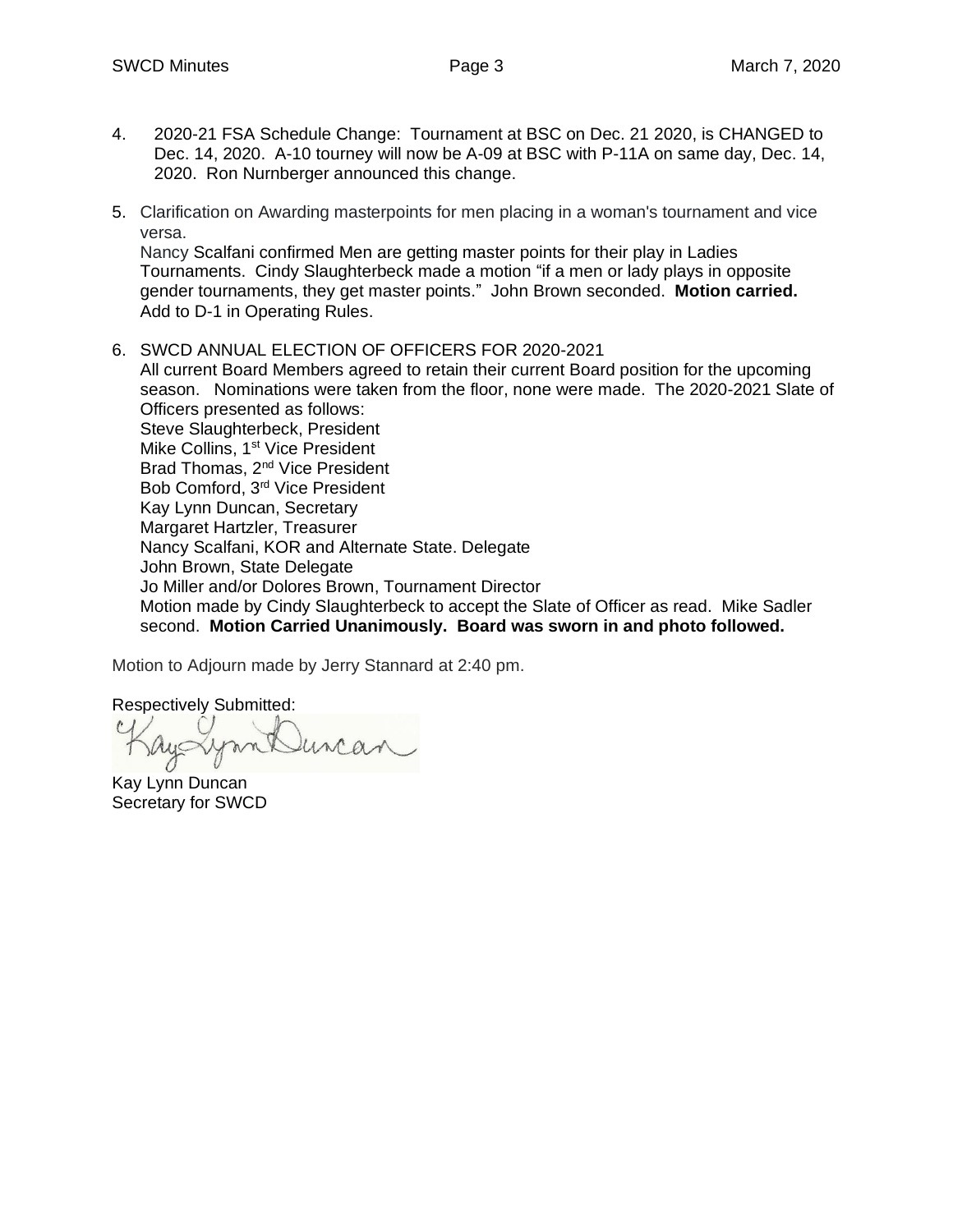Hall of Fame Operating Rules for Southwest Coast District 12. SWCD Hall of Fame eligibility:

A. Shuffleboard Player with 200 District points as a pro.

 B. Special Contributor who has devoted 5 years to shuffleboard, as an administer and/or concerned party. A concerned party is defined as one who shows interest and contributes to the inner workings of the board, or one who regularly volunteers his/her services to a club in the SWCD and one whose clean sportsmanship and general presence reflect positively upon our District and shuffleboard, may be nominated for consideration into the Hall of Fame.

 C. Past presidents serving three (3) years may be nominated for consideration into the Hall of Fame.

 D. A nominating committee will be established of past and current presidents of the District. The SWCD President will chair the committee and will select three members to the committee using criteria above.

E. Nominations will be accepted from club presidents through February  $1<sup>st</sup>$  of each year. Each nomination for SWCD HOF shall include a letter listing all achievements/resume of the candidate. Up to two special contributors may be admitted into the Hall of Fame yearly. Each qualified member of the Board is entitled to vote for no more than two of the proposed candidates. To be elected, a candidate must receive a majority ballot vote. Any year that a president is eligible there may be no more than 2 special contributors/president voted into the Hall of Fame.

 F. Discussion of any candidate and voting by secret ballot shall be in closed session with only SWCD Board Members present. If any member of the Board is a candidate, that person shall be excluded from the session during the discussion and balloting. Results of secret ballot shall not be numerically announced. The Committee Chairman or assistant shall merely announce the names of those candidates who have been elected.

 G. A special ceremony will be held in March each year to celebrate the newly elected inductees.